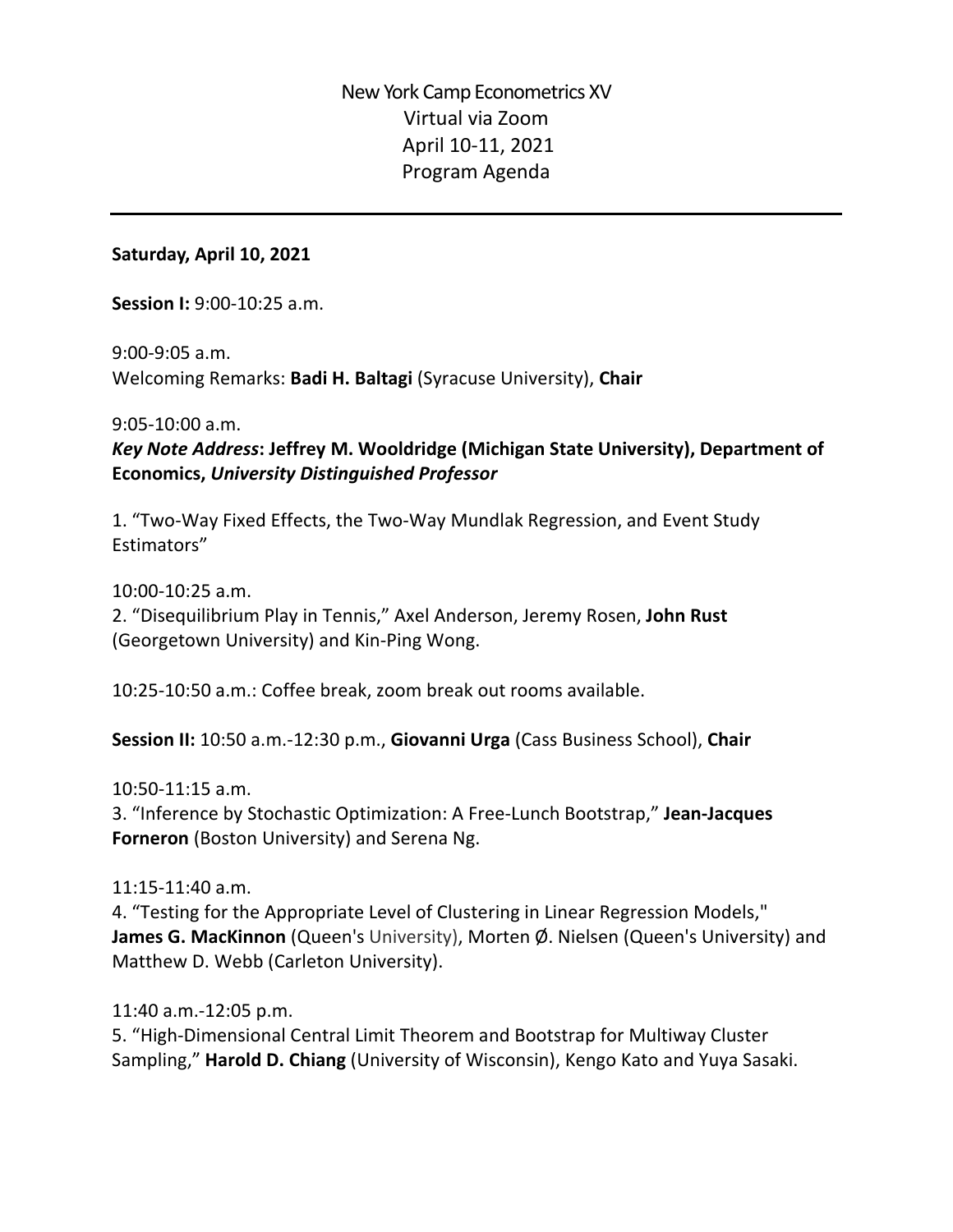12:05-12:30 p.m.

6. "Wild Bootstrap Inference for Penalized Quantile Regression for Panel Data," **Carlos Lamarche** (University of Kentucky) and Thomas Parker.

12:30-2:00 p.m.: Lunch, zoom breakout rooms available.

**Session III:** 2:00-3:40 p.m., **Lynda Khalaf** (Carleton University), **Chair**

### 2:00-2:25 p.m.

7. "A New Strategy to Identify Causal Relationships: Estimating a Binding Average Treatment Effect," **Tirthatanmoy Das** (Indian Institute of Management Bangalore and IZA) and Solomon W. Polachek.

### 2:25-2:50 p.m.

8. "Uniform Inference on Conditional Treatment Effects in Difference in Differences Designs," Brantly Callaway and **Pedro H.C. Sant'Anna** (Vanderbilt University).

## 2:50-3:15 p.m.

9. "When Should We (Not) Interpret Linear IV Estimands as LATE?," **Tymon Słoczyński** (Brandeis University).

### 3:15-3:40 p.m.

10. "Excluded Variables and Causal Analysis in Linear Regression: Interpretation and Distributional Theory," **Jean-Marie Dufour** (McGill University) and Vinh Nguyen.

3:40-4:05 p.m.: Coffee break, zoom breakout rooms available.

## **Session IV:** 4:05-5:45 p.m., **William Horrace** (Syracuse University), **Chair**

4:05**-**4:30 p.m.

11. "Nonparametric Estimation of Stochastic Frontier Models with Weak Separability," **Samuele Centorrino** (Stony Brook) and Christopher F. Parameter.

### 4:30-4:55 p.m.

12. "Identifying Productivity Spillovers Using the Structure of Production Networks," Samuel Bazzi, Amalavoyal Chari, Dana Kassem, Shanthi Nataraj and **Alexander D. Rothenberg** (Syracuse University).

## 4:55-5:20 p.m.

13. "Labor Market Policies in a Roy-Rosen Bargaining Economy," **Hugo Jales** (Syracuse University) and Zhengfei Yu.

5:20-6:00 p.m.: Cocktail Hour, zoom breakout rooms available.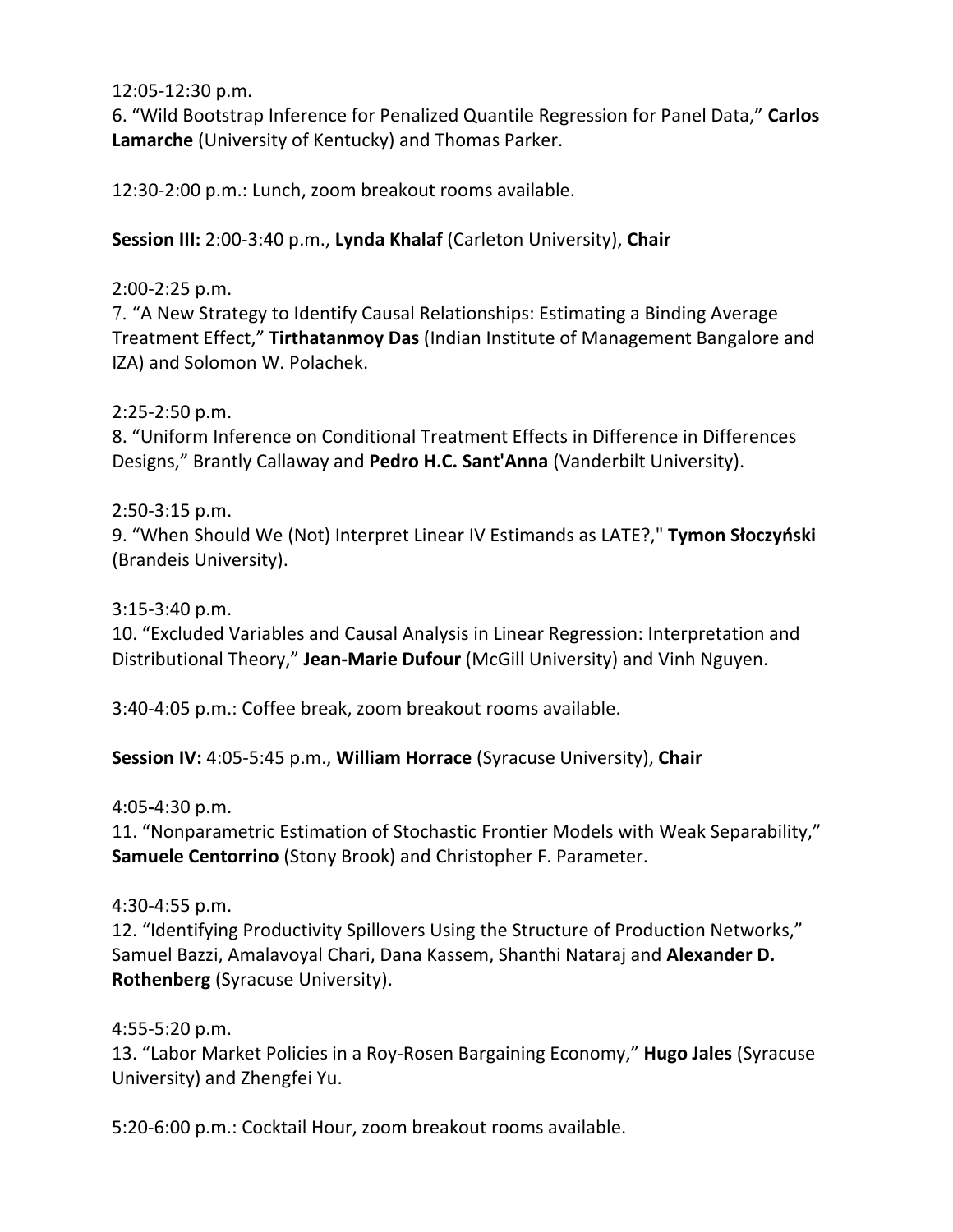### **Sunday, April 11, 2021**

### **Session V:** 9:00-10:40 a.m., **Jean-Marie Dufour** (McGill University), **Chair**

9:00-9:25 a.m.

1. "Determining the Rank of Cointegration with Infinite Variance," Matteo Barigozzi, Giuseppe Cavaliere and **Lorenzo Trapani** (University of Nottingham).

9:25-9:50 a.m.

2. 2. "Bitcoin Adoption and Beliefs in Canada," Daniela Balutel, Christopher Henry, Jorge V´asquez and **Marcel Voia** (Laboratoire d'Economie d'Orleans).

9:50-10:15 a.m.

3. "Simulation-Based Multiple Testing for Many Non-Nested Multivariate Models," Lynda Khalaf and **Florian Richard** (Carleton University).

#### 10:15-10:40 a.m.

4. "A Multivariate Nonparametric Test for Volatility Spillover," **Soon Heng Leong** and Giovanni Urga (Cass Business School).

10:40-11:00 a.m.: Coffee break, zoom breakout rooms available.

**Session VI:** 11:00 a.m.-12:40 p.m., **James G. MacKinnon** (Queen's University), **Chair**

11:00-11:25 a.m.

5. "A Direct Route to Optimal Parametric Weighted Least Squares," **Saraswata Chaudhuri** (McGill University & Cireq).

11:25-11:50 a.m.

6. "Machine learning time series regressions with an application to nowcasting,*"* **Andrii Babii** (University of North Carolina (Chapel Hill), Eric Ghysels and Jonas Striaukas

### 11:50 a.m.-12:15 p.m.

7. "Nonparametric Sample Splitting," Yoonseok Lee (Syracuse University) and **Yulong Wang** (Syracuse University).

### 12:15-12:40 p.m.

8. "Average Derivative Estimation under Measurement Error," **Hao Dong** (Southern Methodist University), Taisuke Otsu, and Luke Taylor.

12:40-2:00 p.m.: Lunch, zoom breakout rooms available.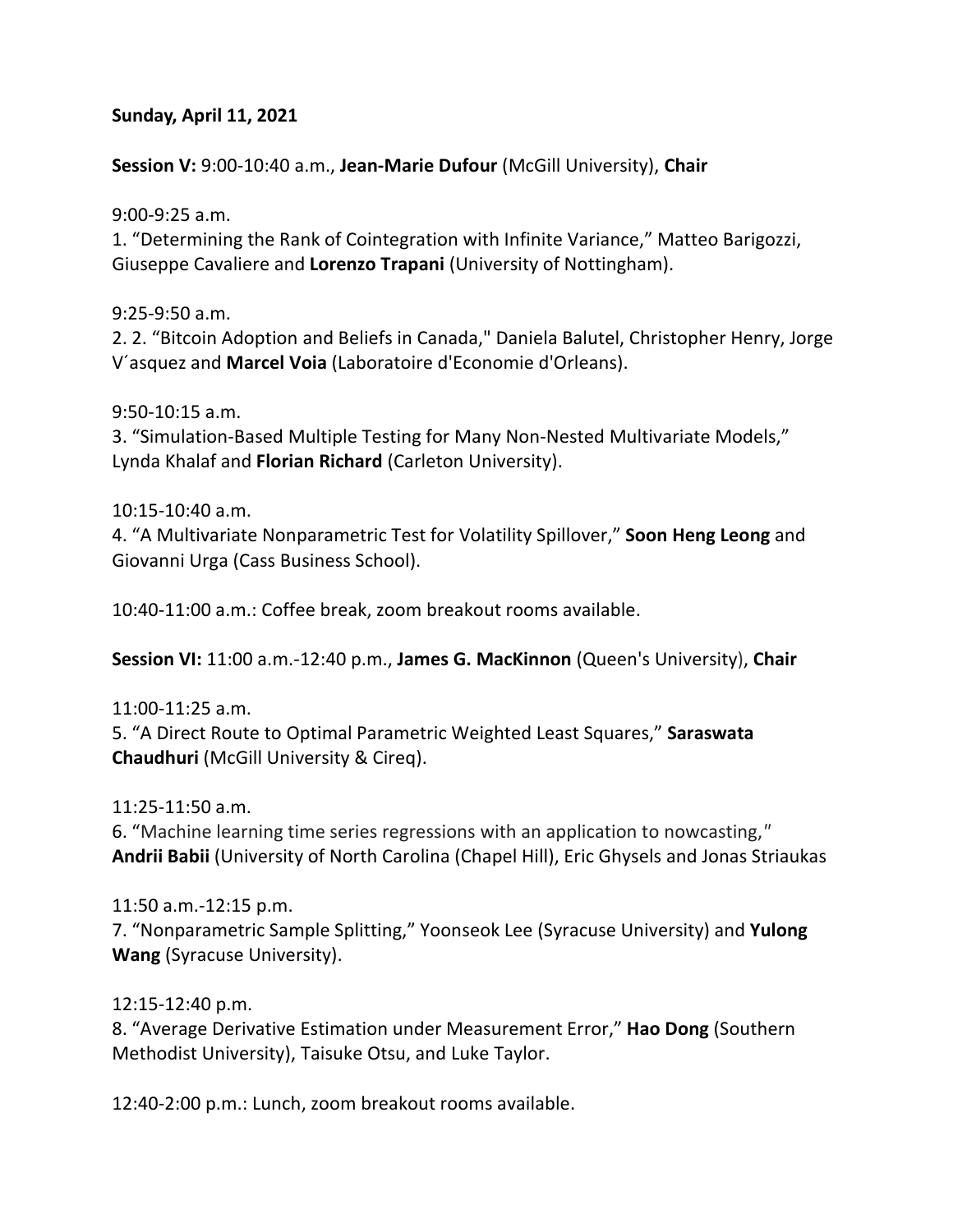**Session VII:** 2:00-3:40 p.m., **Kajal Lahiri** (University at Albany, SUNY), **Chair**

2:00-2:25 p.m.

9. "A New Asymptotic Theory for Consistent Specification Tests," **Ivan Korolev** (Binghamton University).

2:25-2:50 p.m.

10. "A Many Item Analysis of a Linear Regression with Sum Scores as Regressors," **Benjamin Williams** (George Washington University).

2:50-3:15 p.m.

11. *"*Estimating the Variance of a Combined Forecast: Bootstrap-Based Approach," **Ulrich Hounyo** (University at Albany, SUNY) and Kajal Lahiri.

3:15-3:40 p.m.: Coffee break, zoom breakout rooms available.

# **Poster Session:** 3:40-4:40 p.m.

Please join us in any of the six zoom breakout rooms for the poster session.

1. "Heterogeneous effects of waste pricing policies," **Marica Valente** (Berlin School of Economics: Humboldt University of Berlin and DIW Berlin).

2. "Does Subsidy Increase Firm Productivity? Evidence from Chinese Manufacturing Enterprises," **Mingyang Li** (State University of New York at Binghamton) Man Jin, and Subal C. Kumbhakar.

3. "Test for Network Structure," **Hyunseok Jung** (University of Arkansas) and Xiaodong Liu.

4. "Dyadic Machine Learning: with an Application to High-Dimensional Dyadic-Robust Analysis of Determinants of Free Trade Agreements," Harold D. Chiang, **Yukun Ma** (Vanderbilt University), and Yuya Sasaki.

5. "Large Sample Inference for a Class of Estimators Based on Unconfoundedness - a Practical Approach," **Jasmin Fliegner** (University of Manchester).

6. "Unified M-estimation of Matrix Exponential Spatial Dynamic Panel Specification," **Ye Yang** (CUNY Graduate Center).

# Conference closes.